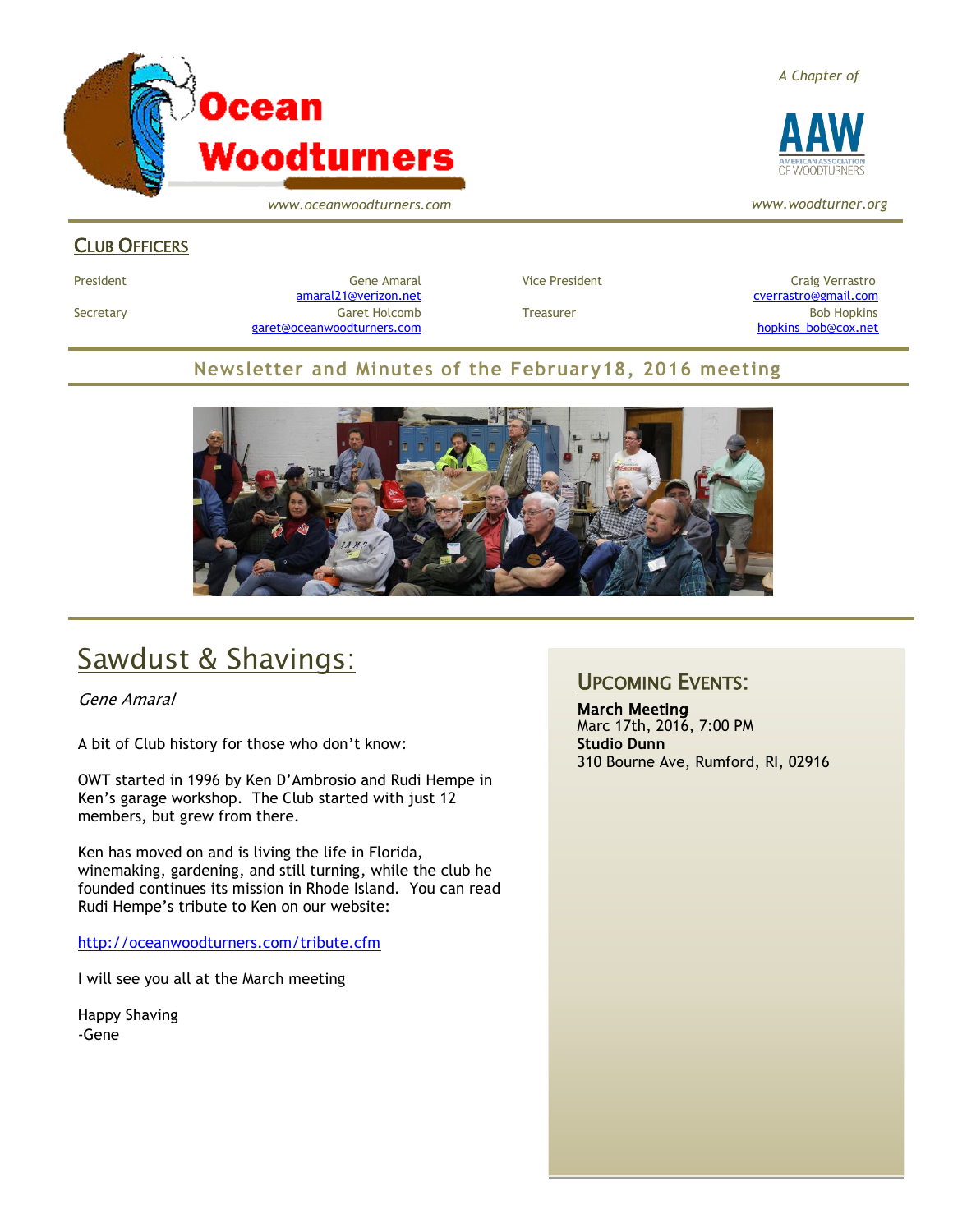### Secretary's Notes

Garet Holcomb

We would like to get member input on the content of the newsletter. If there's anything you'd like to see in the form of articles, features, tip and tricks, or anything else, please let me know. If you'd be willing to contribute content, we'd be glad to have the support!

## Treasurer's Report

Bob Hopkins

Current total is \$1583.13, including \$135 in the camera fund.

You can pay your dues directly from the website at <http://www.oceanwoodturners.com/dues.cfm>

Dues: Club dues are \$25 annually. For members who wish to have a printed Newsletter mailed to them monthly, there is an annual charge of \$5 to cover postage, payable with club dues. All payments should be mailed to:

> Bob Hopkins 48 Tilbury Drive, Bristol, RI 02809

# Meeting Minutes – Old Business

Craig opened the meeting with 21 members and 4 guests present

Visitors – Welcome Peter Woodberry of Providence!

Treasurer's Report – Acceptance of Bob's report was moved by Ed K., seconded by Jeff M., and carried by the group unanimously.

#### Committee Reports

Program Committee: Susan reports that she is reorganizing the Club cabinet to make things more efficient there. Also, we'd like to get the Club members to create their own name tags and bring them to the meetings. There will still be paper tags available if anyone needs them. Outreach Committee: Chuck Pettitbon is taking over the Committee and would like to have every member try to bring a friend to a meeting of the Club. This is a great way to boost membership. Fundraising Committee: No report.

Dues/Membership cards – Dues for 2016 are due. The membership card tool on the Ocean Woodturner website is up and running, so members can print their own cards. The PayPal account is now linked to the Club's bank account, to make things even easier.

Sea Urchins – Bob H has received the large sea urchin order we placed. The shipping turned out to be more than expected so prices will have to adjust accordingly. Members who placed orders can see Bob to receive their urchins. We also have a large stock of urchins in the Club Store, so please let us know if you're interested!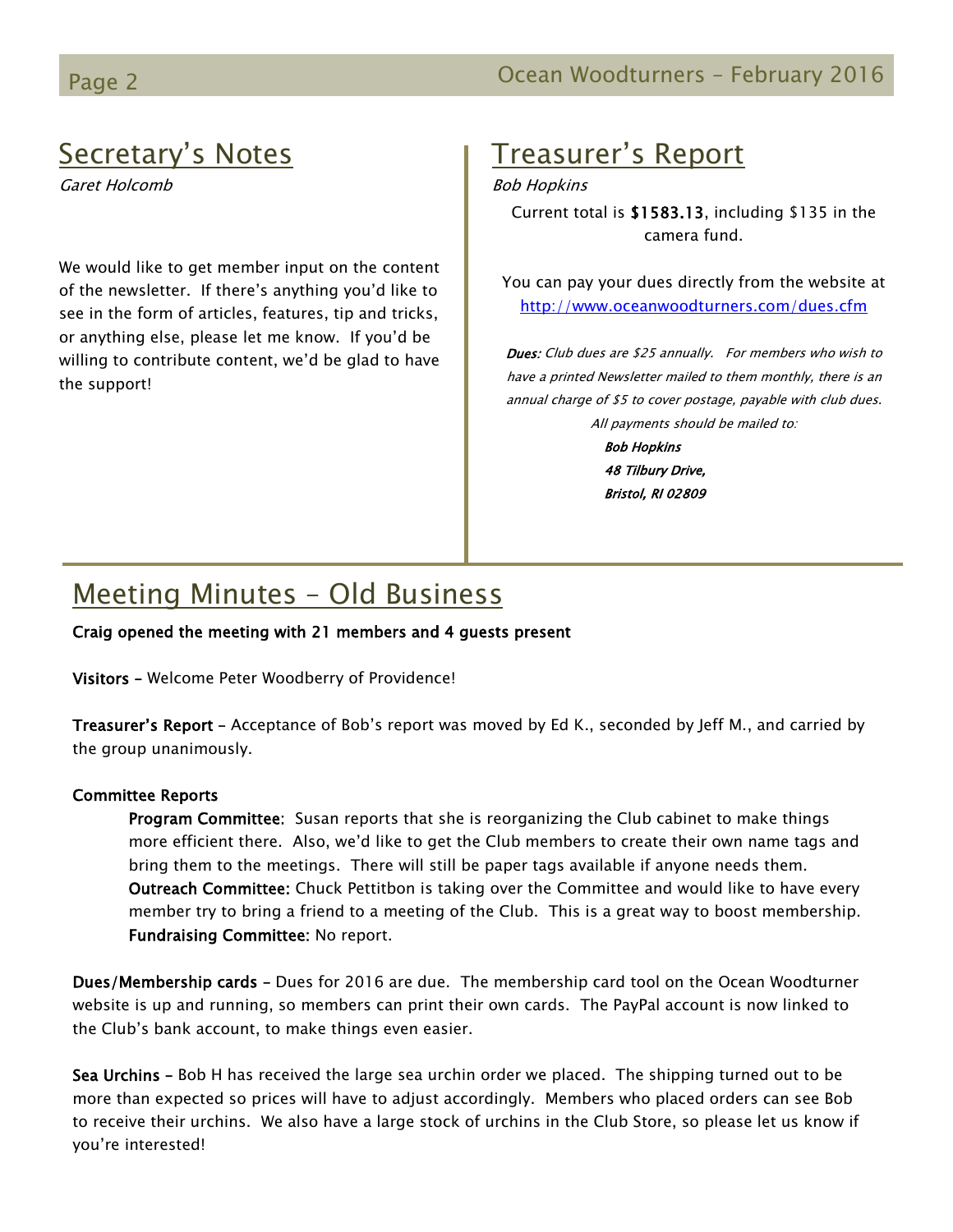Page 3 Ocean Woodturners – February <sup>2016</sup>

### Meeting Minutes – Old Business (Cont.)

VHS tapes – The Club library of VHS tapes is for sale. If there's anything specific you'd like, please contact Susan, Gail, or one of the officers. Tapes are going for \$1 each.

### Meeting Minutes – New Business

Demos – Nigel H. will demo at the upcoming meeting. The group voted to request a crotch turning demo from Nigel.

Tiverton Library – Wayne C. is looking for people to help run the demos at the Tiverton library. Dates are March 12, April 6, and May 21, at 1pm. The May demo will be outdoors, weather permitting. Wayne is looking for bodies to help all three dates. Please contact Wayne or a Club officer for details and to sign up to help.

Open turning – Susan said she would reach out to Asher about restarting the Open Turning nights here in the new space. Stay tuned for more info.

# Show and Tell



Mallet, honey dipper and bowl



Three bowls, in Spalted Maple bowl, Box Elder, and Bradford Pear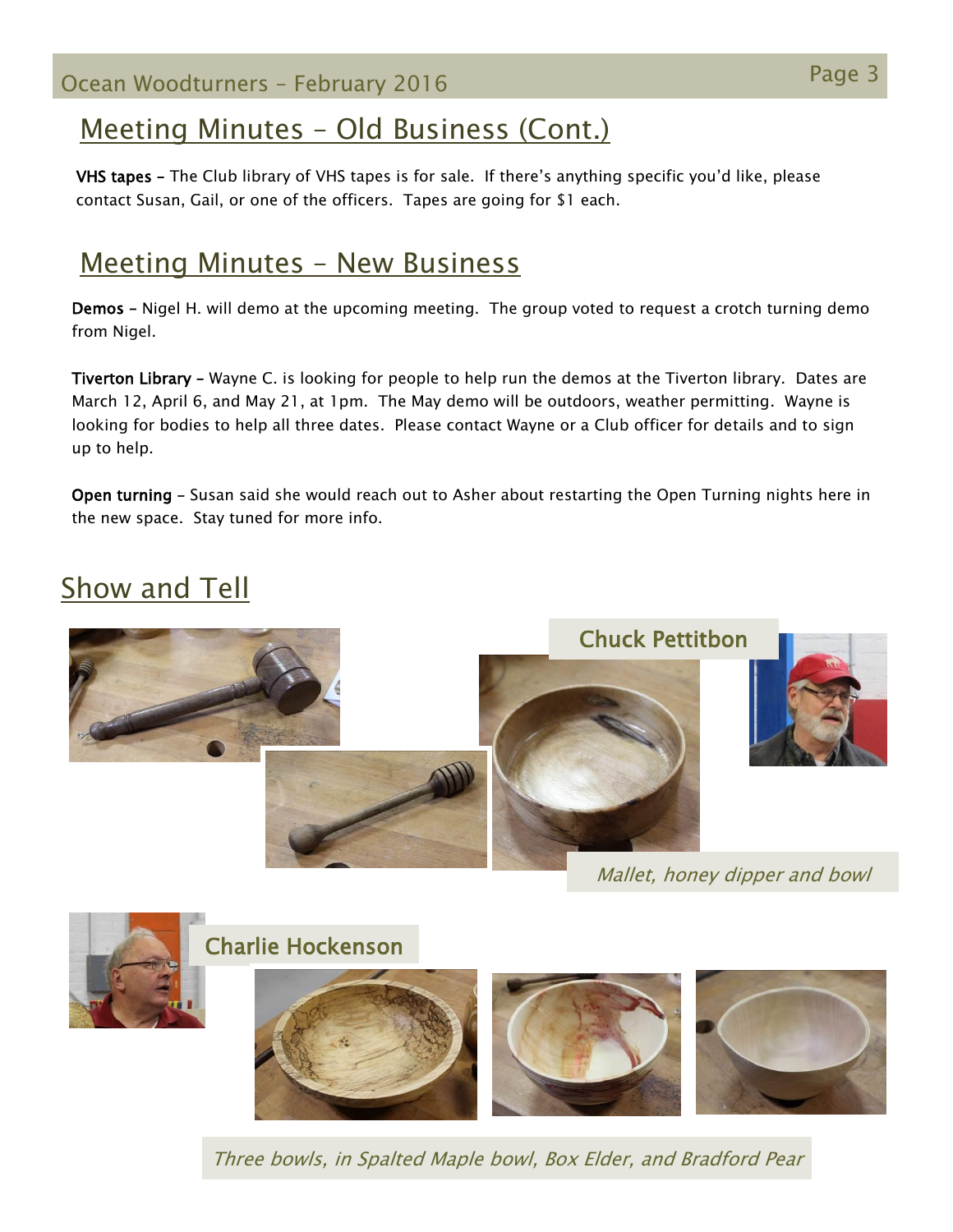# Page 4 **Detail Community Community** Ocean Woodturners – February 2016

# Show and Tell (Cont.)



Alex's first attempt at a scalloped segmented bowl

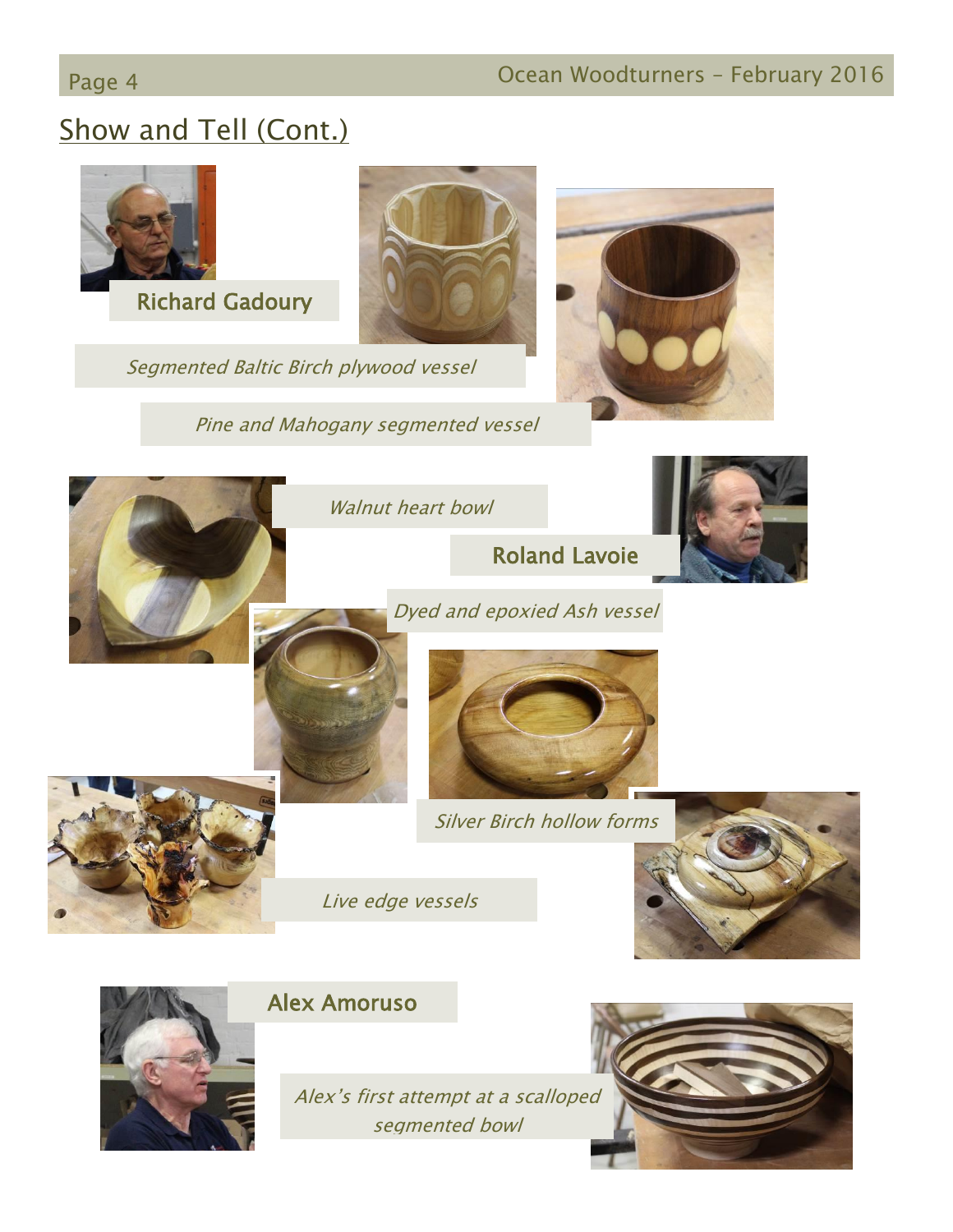# Page 5 Ocean Woodturners – February <sup>2016</sup>

## Show and Tell (Cont.)



Sailboat-themed segmented vase, Bubinga, Ebony, Yellowheart.

Ed Keenan







Poplar and Mahogany dishes. Also, Sapele and Poplar segmented bowl.





#### Craig Verrastro



253 piece segmented vessel. Purpleheart, Black Walnut, and Maple

#### **Membership Cards:**

Craig has implemented a tool on the Club website to allow members to print their own membership cards. Club members, current on their dues, can go to [www.oceanwoodturners.com](http://www.oceanwoodturners.com/) and click the Member Login link at the top. Once logged, in click "Membership Card" from the left hand column, and click the button. Your membership card will generate as a PDF file, properly sized ready to be printed on any printer.

If you do not currently have a login name and password for the Ocean Woodturners website, please contact Craig right away to set one up.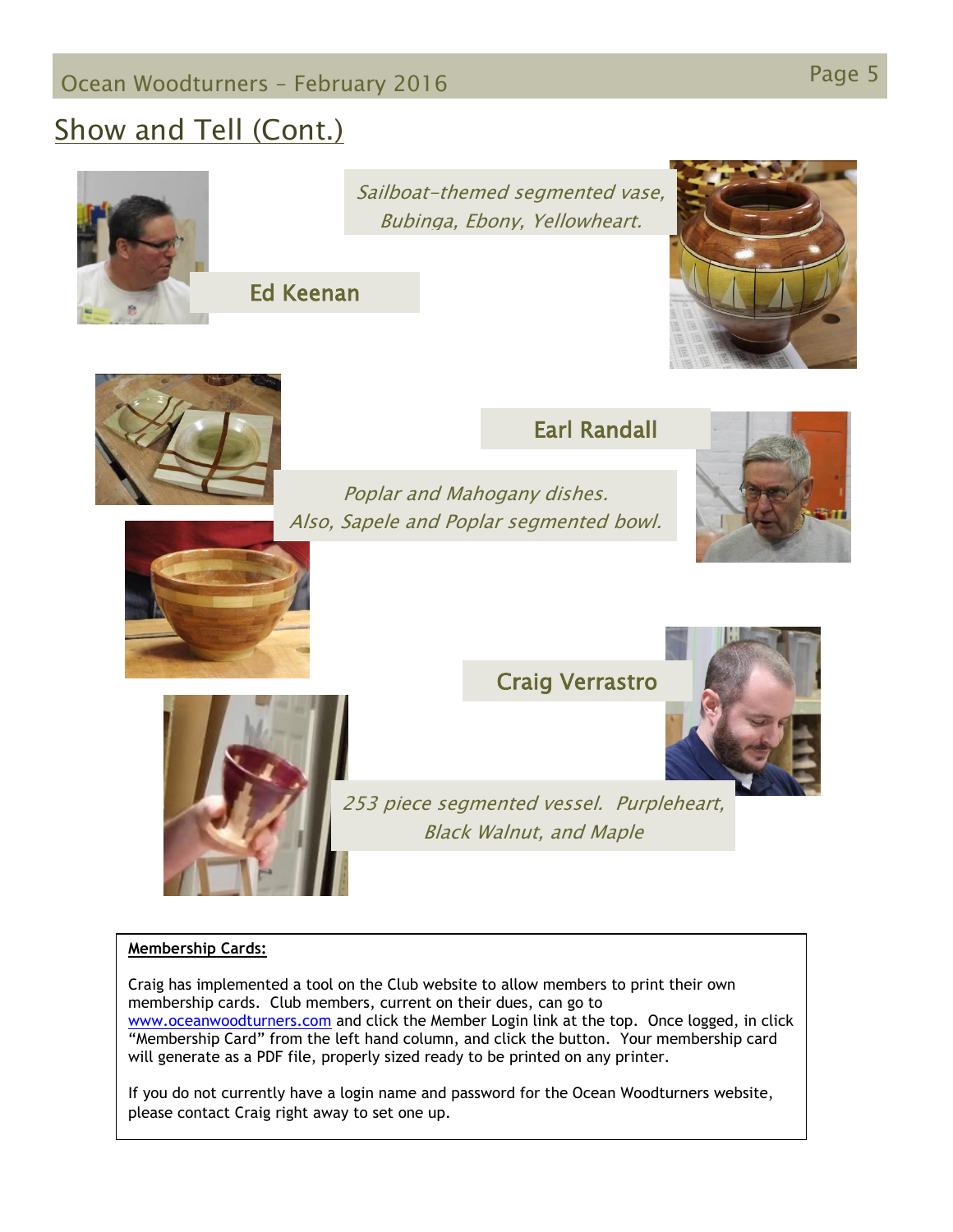### Demonstration



### Ed Keenan gives an overview of Open Segmenting Techniques

Ed gave the group an overview of his open segmenting technique. An open segmented piece is one where there are decorative gaps between segments. The glue-up and turning processes are different from traditional closed-segment turnings.





Ed uses the segmenting jig that can be found on Dennis Edwards' website [\(www.dennyedwards.com\)](http://www.dennyedwards.com/), a video can be found here: [http://goo.gl/6rdYAs.](http://goo.gl/6rdYAs)

A small knife or spatula can be used to apply wood glue just to the edges of the segments, reducing push-out. Ed follows up with pipe cleaners to clean the edges of glue before it dries.





Ed sets up a few rings at a time, pressing as he builds up. Every three or four rings, turn the shape, leaving the top ring untouched as a base for the next rings. Progressively turning the stack instead of turning it all at once reduces the strain on the pieces and helps prevent blowing the piece apart in case of a catch.

Open segmented pieces generally want to have thicker walls than their closed segment cousins, largely because the smaller glue surface area might be too brittle in thin walls.